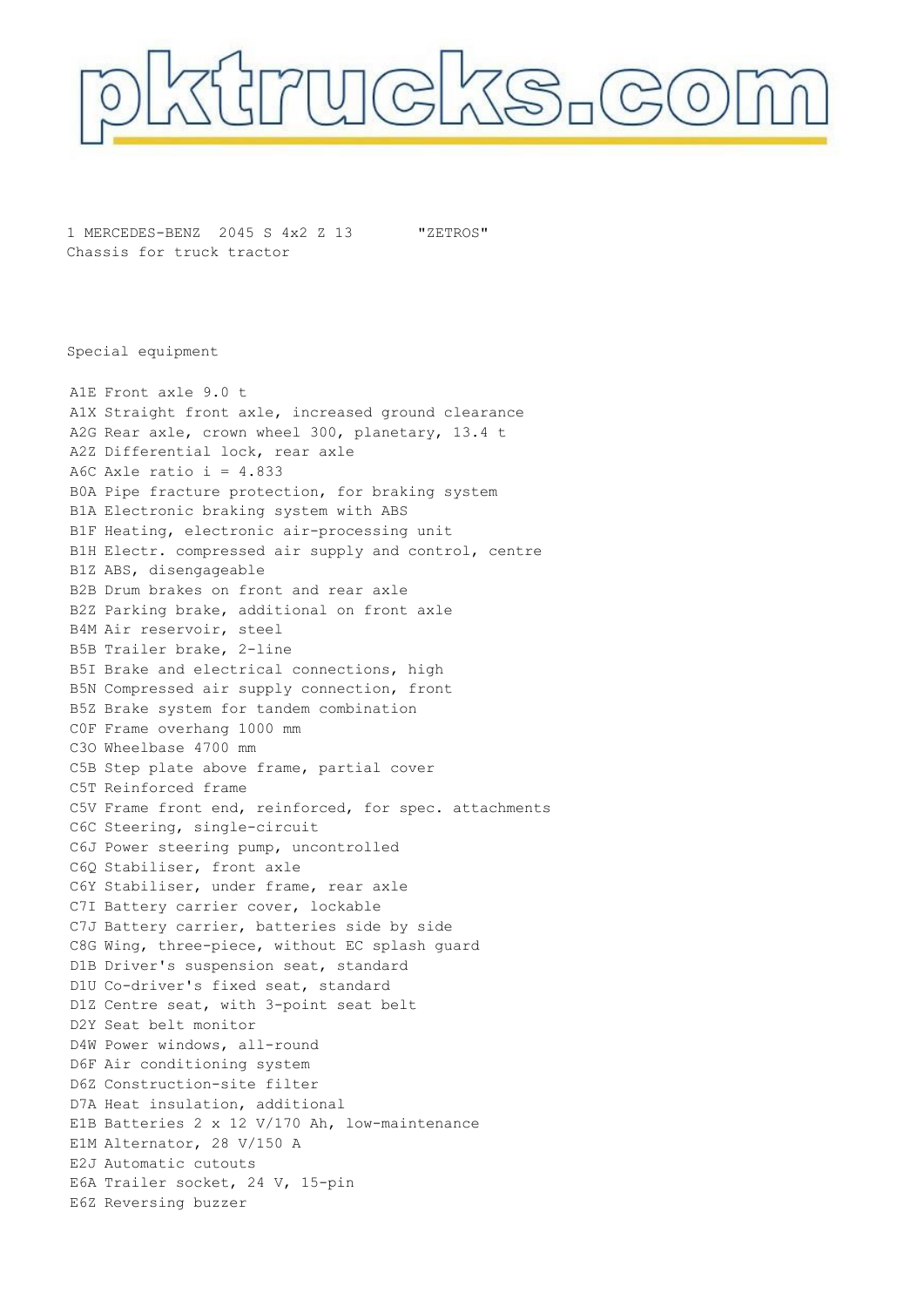F1Q M-cab F2G Cab width 2.30 m F2O Cab, 250 mm attachment height F2Z M-cab, Zetros, 2.30 m, level floor F4H Cab rear wall, without window F6C Windscreen, tinted F6M Main mirror heatable and electrically adjustable F6N Wide-angle mirror, heated F6O Kerb mirror F6Q Air horn F7B Bumper, with steel corners F7R Reinforced A-pillar F7Y Cab entrance, left/right, movable F9Y Vehicle key, without transponder G0R Transmission support arms, optimised for removal G1J Transmission G 260-16/11.7-0.69 G5A Single-disc clutch G5H Gearshift, manual H2I Fifth-wheel lead +900 mm I4A Wheel arrangement 4x2 I5C 20.0-tonner I6D Semitrailer tractor I6W Leaf suspension, rear axle I8Y Model series Zetros Off-road I8Z Model series Zetros J1C Instrument cluster, 12.7 cm, with video function J1O Dig. tachograph, 2nd gen., working speed control J1S Tachograph manufacturer VDO J2E Radio with USB connector J4A Maintenance system J4X Belt warning w/ seat occup. detection, co-driver K0S AdBlue tank, 75 l, right K5C Tank, 390 l, right, 650 x 565 x 1250 mm, steel K5G Second tank 390 l, left, 650x565x1250 mm, steel K5M Tanks, lockable K5R Protective plate for tank K7A Exhaust system, tailpipe vertical L1B Daytime driving lamps L1Q Tail lights, construc. in metal holder with grille L2B Auxiliary main-beam headlamp, additional, on roof L2I Side marker lights L4Z Protective grille, metal, for headlamps M0K Engine package, for heavy-duty operation M0S Noise encapsulation in accordance with ECE M3K Eng. OM460,inline 6, 12.8 l, 330kW (449hp),2200 Nm M5S Engine version Euro V, export M5U Exhaust brake, standard system M6L Air compressor, 2-cylinder M7J Guard plate, bumper M8L Cyclone filter for coarse dust M8Y Fuel pre-filter, chassis-mounted, additional N6Z Transmission oil cooling Q0X Configuration incompatible with Euro semitrailers Q1Y Front spring, 9.0 t, 4-leaf Q2V Rear spring, 13.0 t, hard Q4K Fifth wheel coupling height = 185 mm Q4X Fifth wheel coupling, manually lubricated